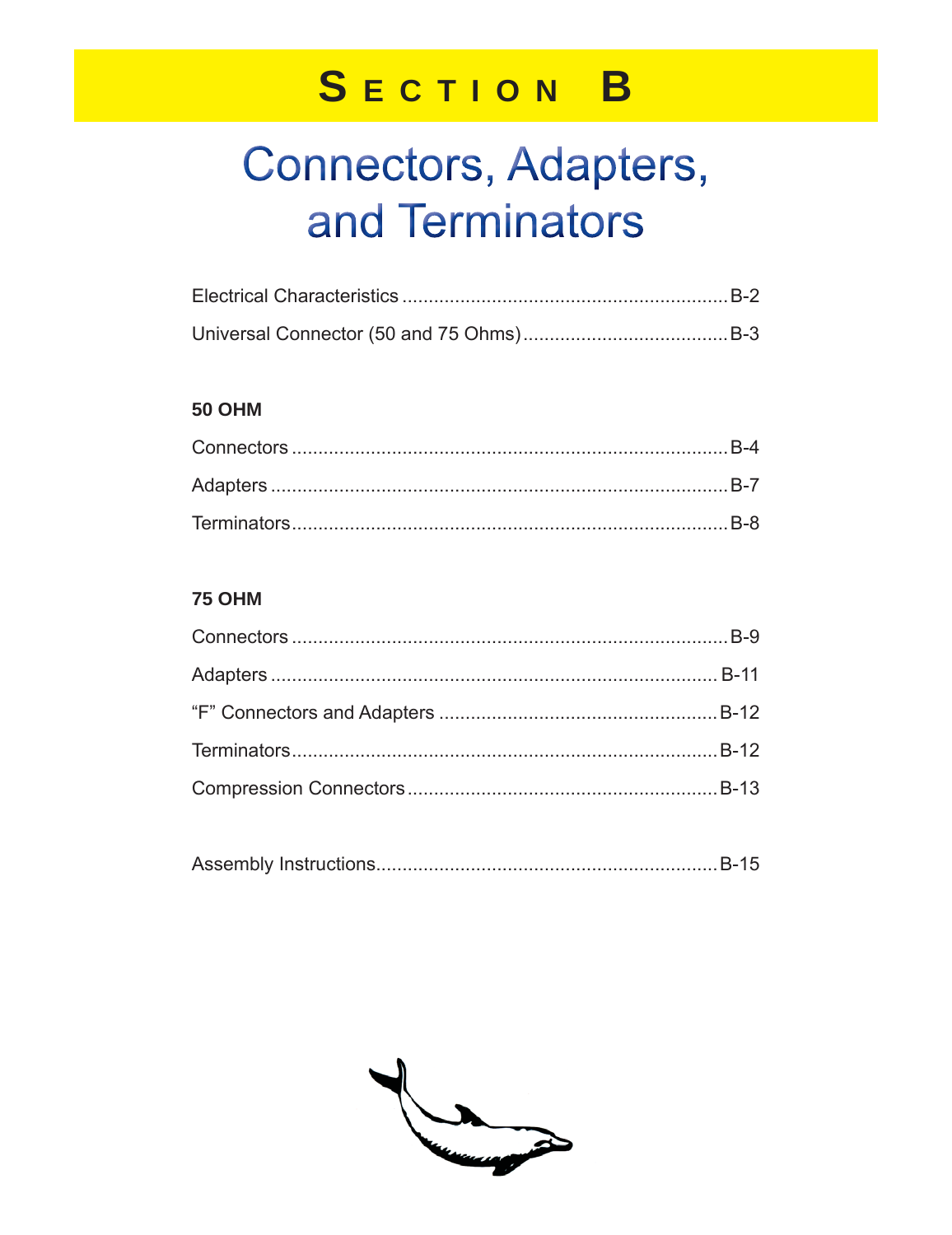### **C ONNECTORS - 50 O HMS**

#### **Electrical Characteristics**

Impedance: 50 OHMS and 75 OHMS Rated Working Voltage: 500 volts, RMS Frequency Range: 0-4 GHz Insulation Resistance: 5000 Megohms, min Dielectric Withstanding Voltage: 1500 volts, min Operating Temperature Range: 67°F to 390°F Vibration: MIL-STD-202 Method 204 Shock: MIL-STD-202 Method 202 Moisture Resistance: MIL-STD-202 Method 105

Materials:

B



Body Components: Brass Male Contacts: Brass, Gold Female Contacts: Brass, Gold Crimp Ferrule: Copper Gaskets: Silicone Rubber Dielectric: Delrin, Teflon

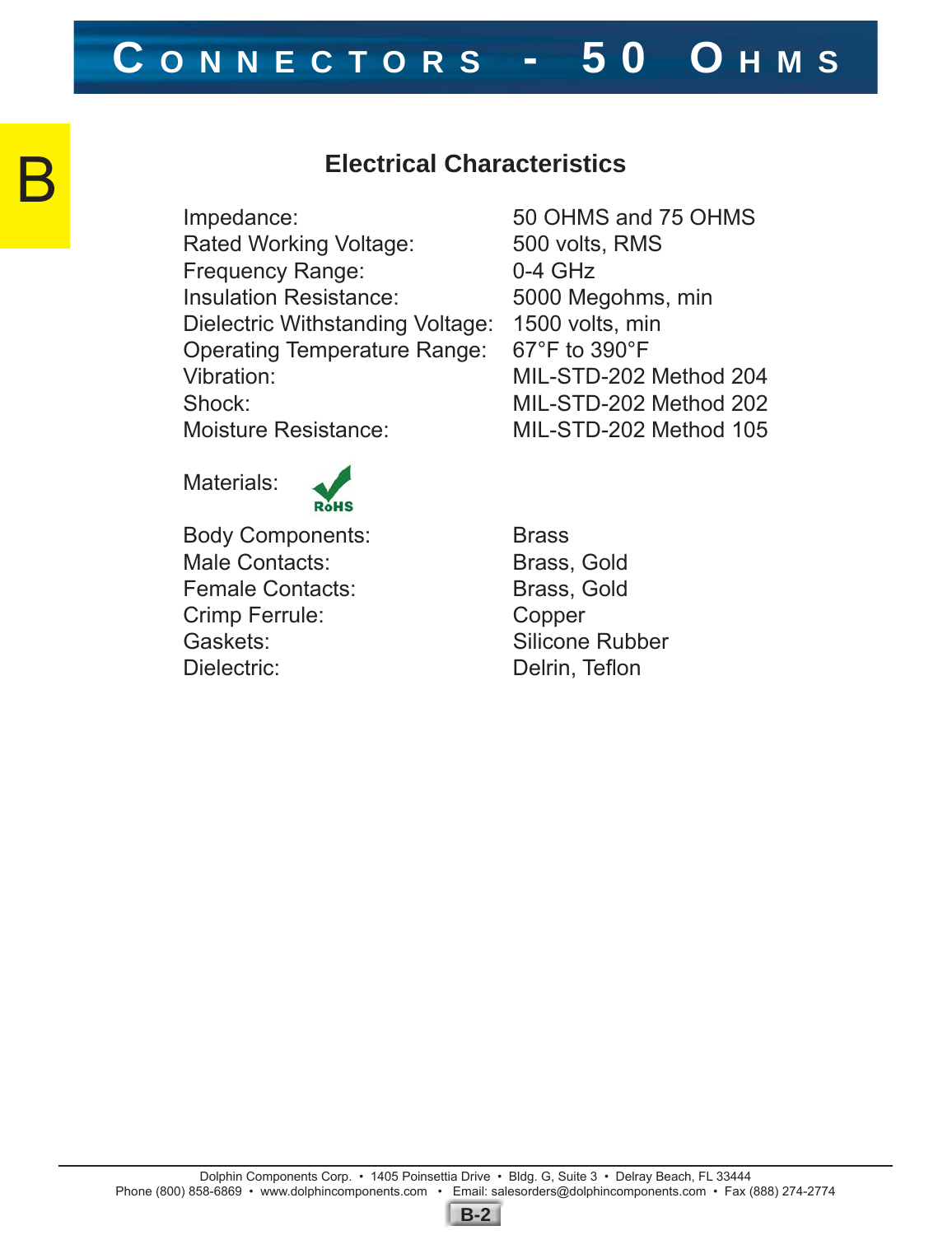### Dolphin Components Corp. • 1405 Poinsettia Drive • Bldg. G, Suite 3 • Delray Beach, FL 33444 Phone (800) 858-6869 • www.dolphincomponents.com • Email: salesorders@dolphincomponents.com • Fax (888) 274-2774

### **U NIVERSAL C ONNECTOR**

#### **Universal Crimp-On Set**

| $I$ ITEM $#$ | Impedance |
|--------------|-----------|
| IDC-2510     | 50 Ohms   |
| DC-2710      | 75 Ohms   |

#### **FEATURES AND BENEFITS**

- Saves Money
- Saves Time
- Easy to Assemble
- Foolproof Connections
- All-In-One Package
- Durable
- Excellent Performance
- Outstanding Value!

Dolphin's Universal BNC Crimp-On Set, available in both 50 and 75 Ohm versions, is a great alternative to our specialized connectors. The Universal set takes up to 7 different coaxial cable sizes and comes with three different ferrules for a perfect connection every time.

Although the Universal can be used in both new installations and pre-existing systems, it is ideal for maintenance because it affords great flexibility in the field allowing the user to choose the ferrule for whatever cable size is encountered.

| <b>ACCEPTS 7 DIFFERENT CABLES</b> |                                         |  |
|-----------------------------------|-----------------------------------------|--|
| <b>RG-59</b>                      | PVC 20 AWG                              |  |
| <b>RG-59</b>                      | <b>TEFLON (PLENUM) 20</b><br><b>AWG</b> |  |
| <b>RG-59</b>                      | PVC 22 AWG                              |  |
| <b>RG-59</b>                      | <b>TEFLON (PLENUM) 22</b><br><b>AWG</b> |  |
| <b>RG-58</b>                      | <b>PVC</b>                              |  |
| $RG-6$                            | <b>PVC</b>                              |  |
| $RG-6$                            | <b>TEFLON (PLENUM)</b>                  |  |

#### **APPLICATIONS**

- Data Networking
- Audio/Video
- Telecommunications
- **Security Systems**
- CCTV
- **Antennaes**
- **Broadcasting**
- **Instrumentation**

#### **ELECTRICAL CHARACTERISTICS**

- Impedance: True 50 and 75 Ohms
- Rated Working Voltage: 500 Volts, RMS
- Frequency Range: 0-4 GHz
- Insulation Resistance: 5000 Megohms

#### **MATERIALS**

- Body Components: Brass, Anti-Corrosion Nickel Plating
- Male Contacts: Brass, Gold Plating
- Crimp Ferrule: Copper, Anti-Corrosion Nickel Plating
- Gaskets: Silicone Rubber
- Dielectric: Teflon







B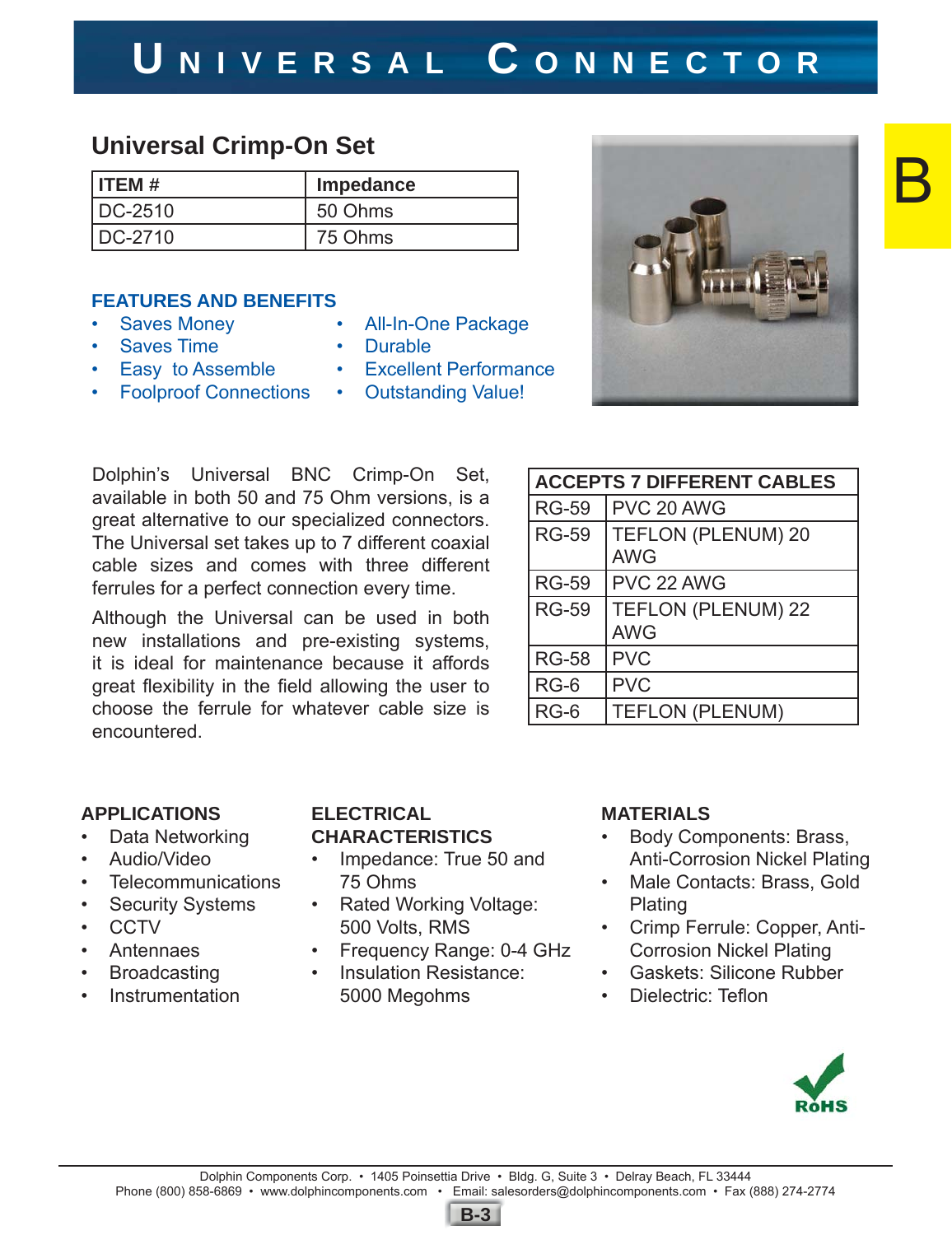

#### **MALE TWIST-ON 1 Piece Construction**



| ITEM#             | <b>DESCRIPTION</b>                          |
|-------------------|---------------------------------------------|
| <b>DC-UG88-1</b>  | RG-58 Twist-On                              |
| <b>DC-UG88-2</b>  | RG-59 and RG-62 Twist-On                    |
| <b>DC-UG88-5</b>  | RG-6 Twist-On                               |
| <b>DC-UG88-10</b> | RG-59 and RG-62 Teflon (Plenum)<br>Twist-On |
| <b>DC-UG88-30</b> | RG-6 Teflon (Plenum) Twist-On               |

#### **MALE CRIMP-ON 2 Piece Construction**



| ITEM#                | <b>DESCRIPTION</b>              |  |
|----------------------|---------------------------------|--|
| DC-88-1              | RG-58 Crimp-On                  |  |
| DC-88-2              | RG-59 and RG-62 Crimp-On        |  |
| DC-88-5              | RG-6 Crimp-On                   |  |
| DC-88-10             | RG-59 and RG-62 Teflon (Plenum) |  |
|                      | Crimp-On                        |  |
| DC-88-11             | RG-58 Teflon Crimp-On           |  |
| DC-88-30             | RG-6 Teflon (Plenum) Crimp-On   |  |
| (formerly DC-279209) |                                 |  |

#### **MALE CRIMP-ON 3 Piece Construction**



| ITEM#             | <b>DESCRIPTION</b>                          |
|-------------------|---------------------------------------------|
| <b>DC-MC88-1</b>  | RG-58 Crimp-On                              |
| <b>DC-MC88-2</b>  | RG-59 and RG-62 Crimp-On                    |
| <b>DC-MC88-5</b>  | RG-6 Crimp-On                               |
| <b>DC-MC88-10</b> | RG-59 and RG-62 Teflon (Plenum)<br>Crimp-On |
| <b>DC-MC88-18</b> | Belden 8218 Crimp-On                        |
| <b>DC-MC88-19</b> | Mini RG-59 and RG-62 Crimp-On               |
| <b>DC-MC88-30</b> | RG-6 Teflon (Plenum) Crimp-On               |

**B-4**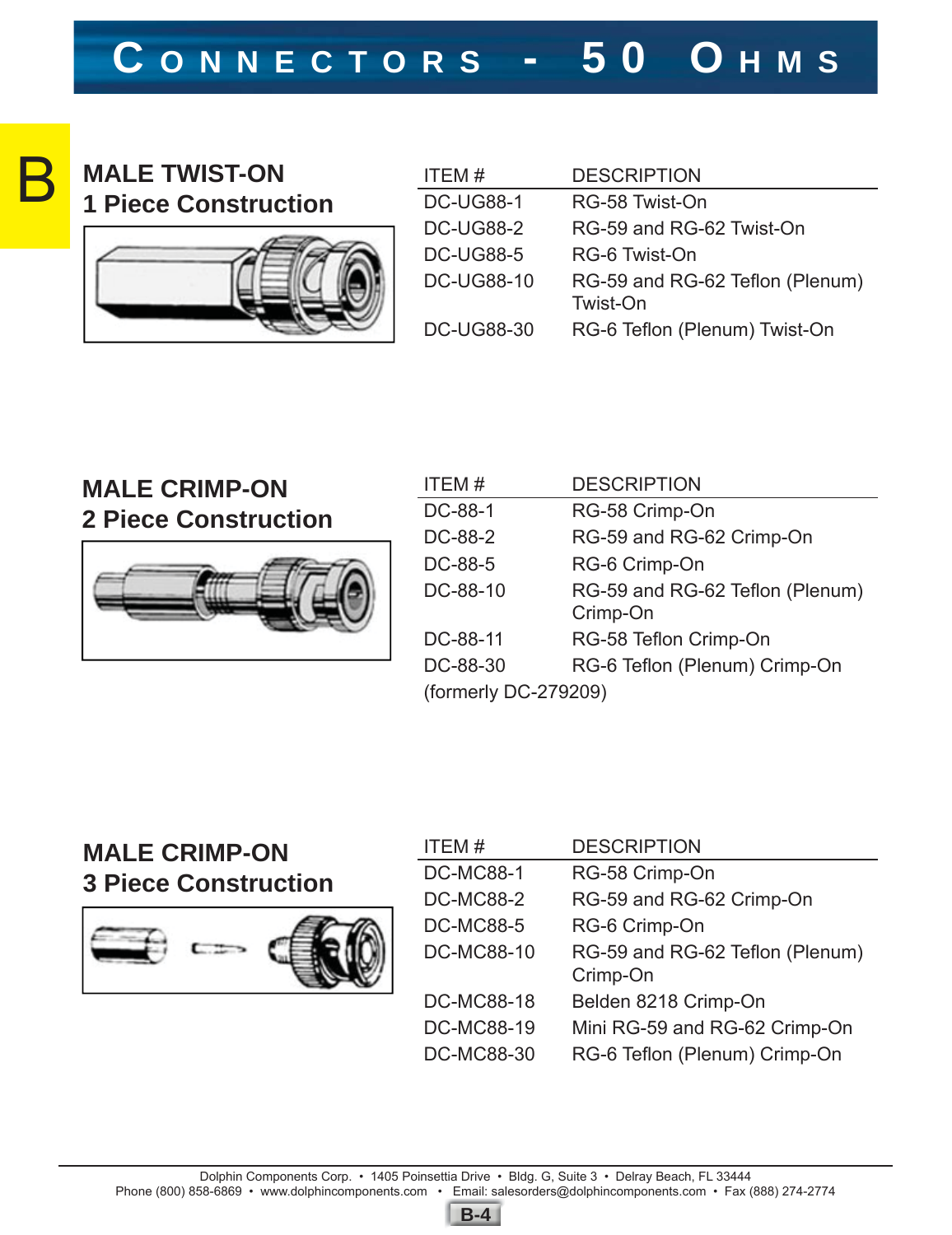### **C ONNECTORS - 50 O HMS**

**MALE CRIMP-ON 3 Piece Construction** ITEM # DESCRIPTION DC-MC88-26 RG-8 and RG-11 Crimp-On B



#### **MALE RIGHT ANGLE TWIST-ON**



| ITEM #          | <b>DESCRIPTION</b>                          |
|-----------------|---------------------------------------------|
| DC-RA-2         | RG-59 and RG-62 Twist-On                    |
| DC-RA-5         | RG-6 Twist-On                               |
| <b>DC-RA-10</b> | RG-59 and RG-62 Teflon (Plenum)<br>Twist-On |

#### **MALE RIGHT ANGLE CRIMP-ON**



| ITEM#    | <b>DESCRIPTION</b>       |
|----------|--------------------------|
| $DC-R-2$ | RG-59 and RG-62 Crimp-On |
| $DC-R-5$ | RG-6 Crimp-On            |

**B-5**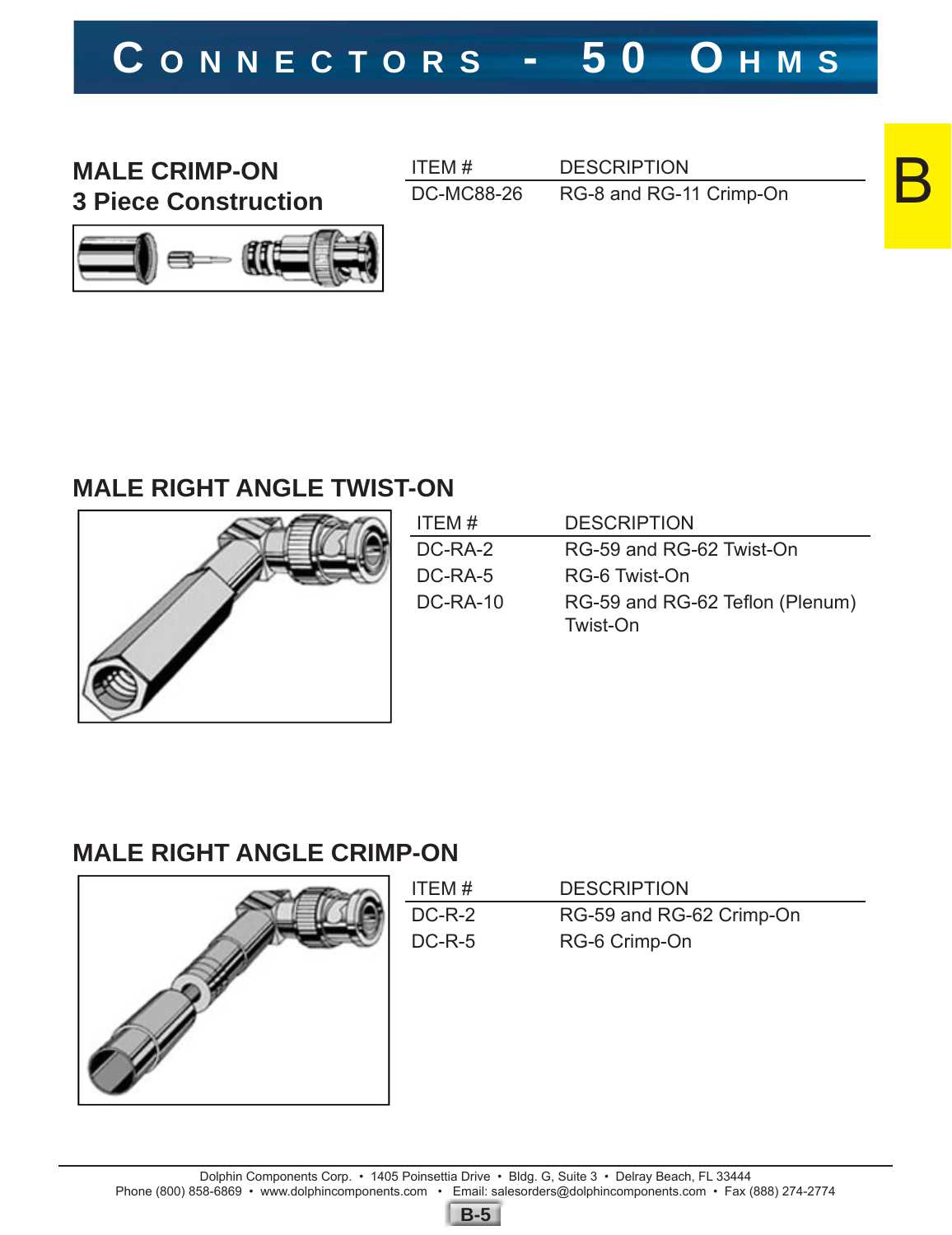

#### **FEMALE TWIST-ON 1 Piece Construction**



| ITEM#             | <b>DESCRIPTION</b>                          |
|-------------------|---------------------------------------------|
| <b>DC-UG89-1</b>  | RG-58 Twist-On                              |
| <b>DC-UG89-2</b>  | RG-59 and RG-62 Twist-On                    |
| <b>DC-UG89-5</b>  | RG-6 Twist-On                               |
| <b>DC-UG89-10</b> | RG-59 and RG-62 Teflon (Plenum)<br>Twist-On |
| DC-UG89-30        | RG-6 Teflon (Plenum) Twist-On               |

### **FEMALE CRIMP-ON**





| ITEM#    | <b>DESCRIPTION</b>              |
|----------|---------------------------------|
| DC-89-1  | RG-58 Crimp-On                  |
| DC-89-2  | RG-59 and RG-62 Crimp-On        |
| DC-89-5  | RG-6 Crimp-On                   |
| DC-89-10 | RG-59 and RG-62 Teflon (Plenum) |
|          | Crimp-On                        |
| DC-89-30 | RG-6 Teflon (Plenum) Crimp-On   |

#### **FEMALE CRIMP-ON 3 Piece Construction**



| ITEM#             | <b>DESCRIPTION</b>              |
|-------------------|---------------------------------|
| <b>DC-FC89-1</b>  | RG-58 Crimp-On                  |
| <b>DC-FC89-2</b>  | RG-59 and RG-62 Crimp-On        |
| <b>DC-FC89-5</b>  | RG-6 Crimp-On                   |
| DC-FC89-10        | RG-59 and RG-62 Teflon (Plenum) |
|                   | Crimp-On                        |
| <b>DC-FC89-30</b> | RG-6 Teflon (Plenum) Crimp-On   |
|                   |                                 |

**B-6**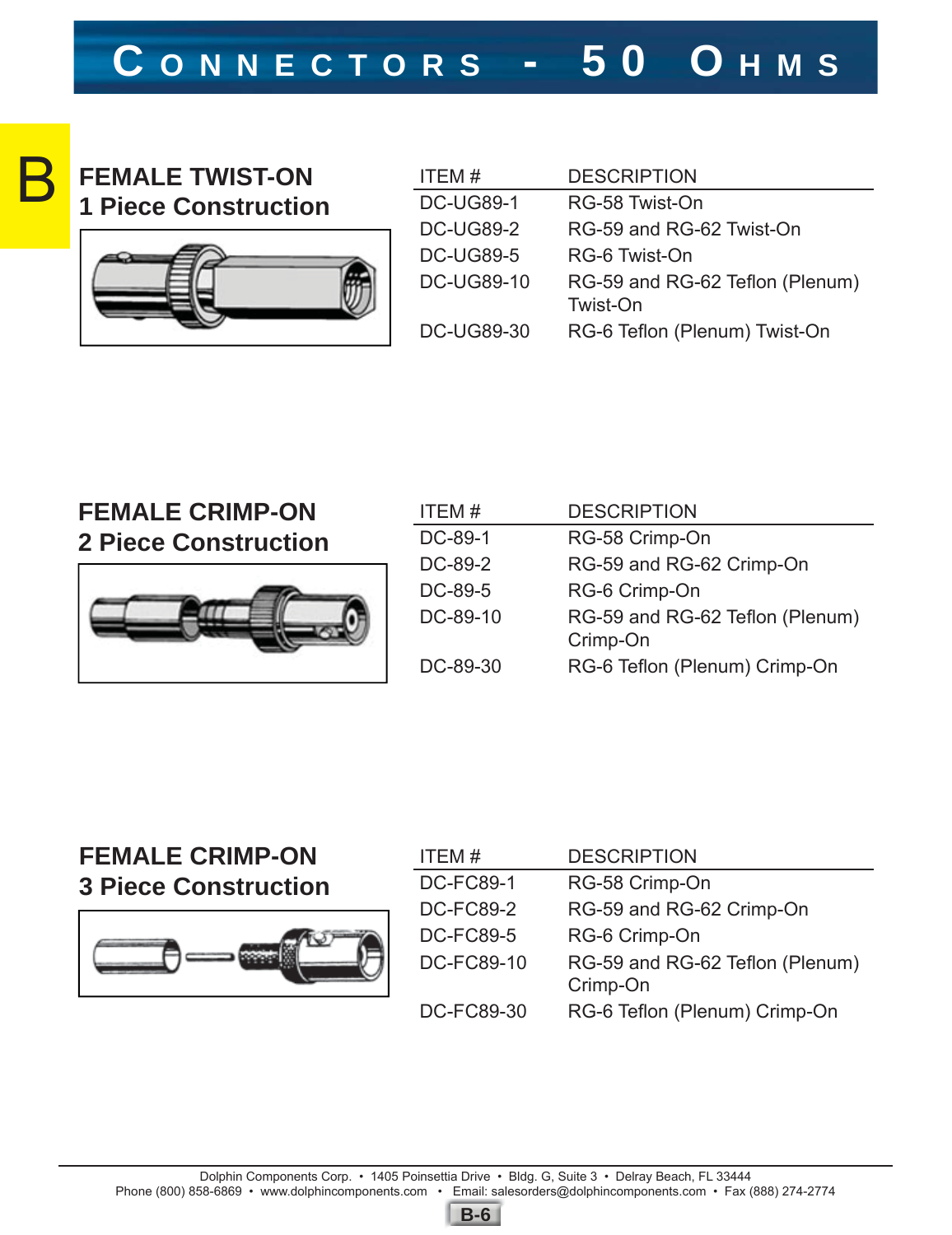### **A DAPTERS - 50 O HMS**

#### **FEMALE-FEMALE ADAPTER**



ITEM # DC-AD555

#### **FEMALE-MALE RIGHT ANGLE ADAPTER**



 $\text{ITEM} \# \text{ DCAD}$ 

#### **MALE-MALE ADAPTER**



ITEM # DC-AD511

#### **FEMALE-MALE-FEMALE T-ADAPTER**



ITEM # DC-AD505

#### **FEMALE-FEMALE-FEMALE T-ADAPTER**



ITEM # DC-AD506

B

#### **MALE-MALE-MALE T-ADAPTER**



ITEM # DC-AD510

#### **BNC MALE TO RCA FEMALE**



ITEM # DC-AD515

#### **"F" FEMALE TO BNC MALE**



ITEM # DC-AD516

Dolphin Components Corp. • 1405 Poinsettia Drive • Bldg. G, Suite 3 • Delray Beach, FL 33444 Phone (800) 858-6869 • www.dolphincomponents.com • Email: salesorders@dolphincomponents.com • Fax (888) 274-2774

**B-7**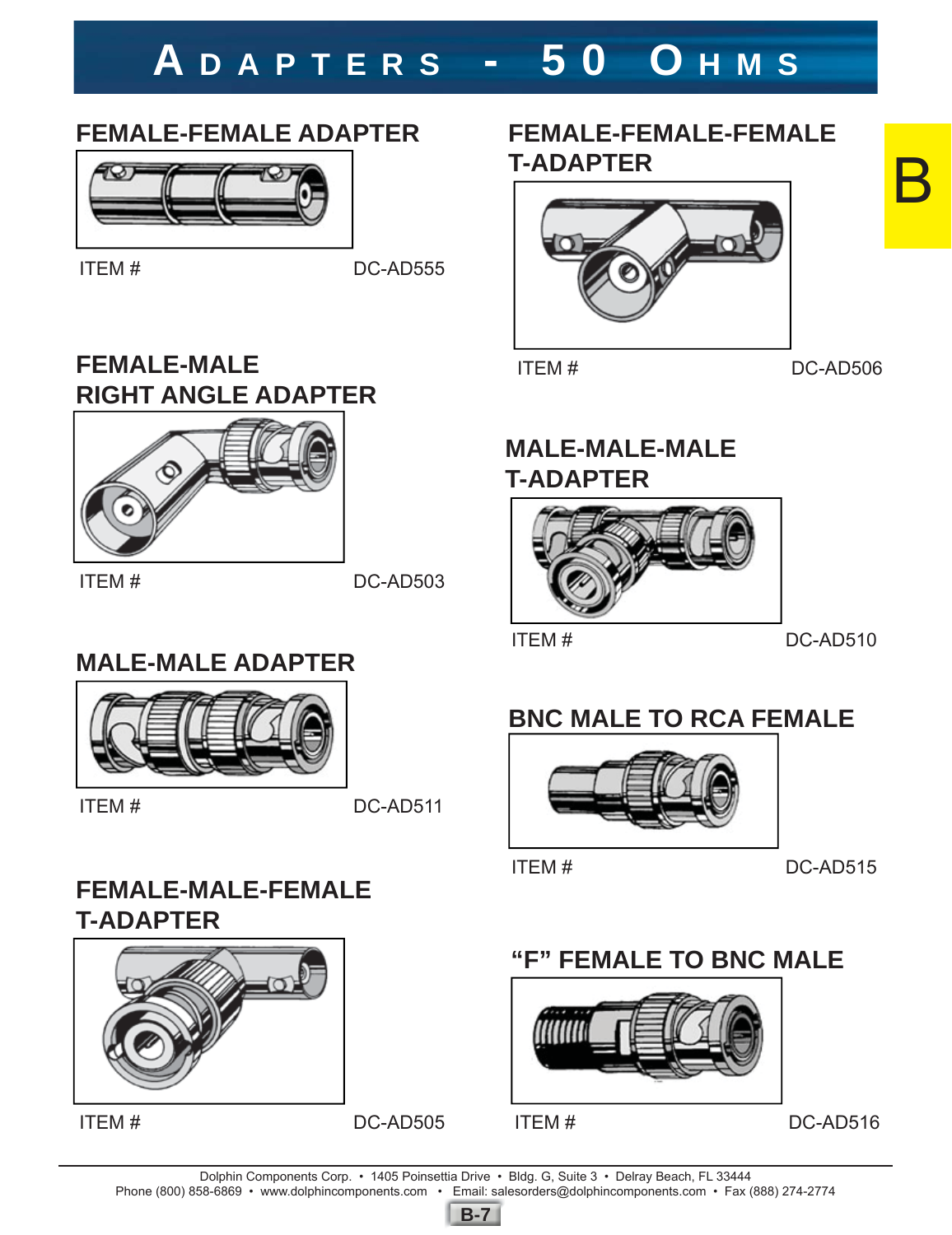### **A DAPTERS - 50 O HMS**

#### **RCA FEMALE TO BNC FEMALE**

# B

#### **BNC FEMALE TO "F" FEMALE**



ITEM # DC-AD602

#### **BNC MALE TO RCA MALE**



ITEM # DC-AD603

#### **BNC MALE TO FEMALE ADAPTER**



ITEM # DC-AD604

#### **RCA MALE TO "F" MALE**



ITEM # DC-AD605

#### **BNC FEMALE TO "F" MALE**



#### ITEM  $\#$  DC-AD601 ITEM  $\#$  DC-AD606

#### **BNC FEMALE TO RCA MALE**





#### **RCA MALE TO "F" FEMALE**



#### ITEM # DC-AD103

### **RCA FEMALE TO "F" MALE**



ITEM # DC-AD106

#### **TERMINATORS**



| <b>DESCRIPTION</b> |
|--------------------|
| 50 OHMS            |
| 75 OHMS            |
| 93 OHMS            |
|                    |

Dolphin Components Corp. • 1405 Poinsettia Drive • Bldg. G, Suite 3 • Delray Beach, FL 33444

Phone (800) 858-6869 • www.dolphincomponents.com • Email: salesorders@dolphincomponents.com • Fax (888) 274-2774

**B-8**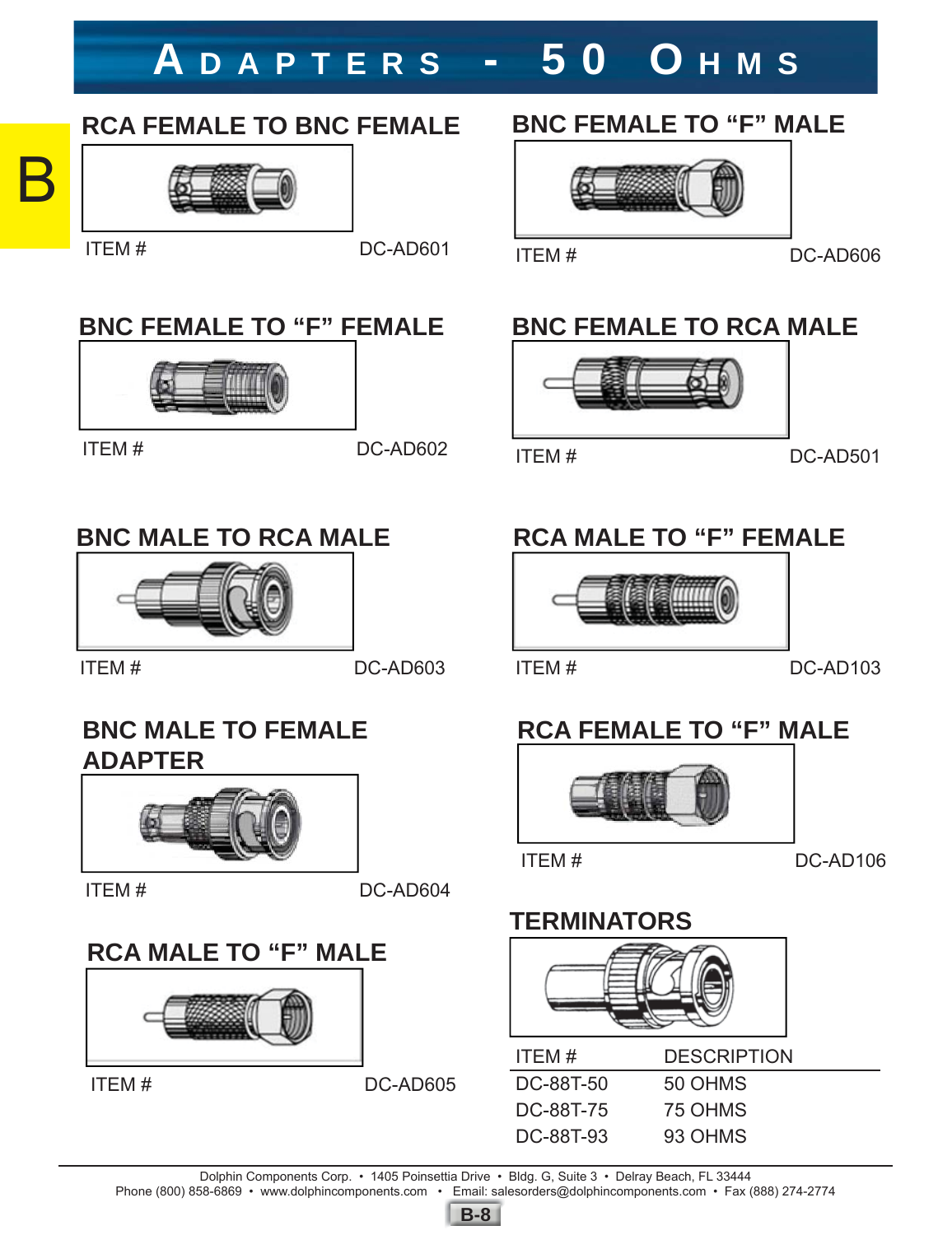## **C ONNECTORS - 75 O HMS**

#### **MALE TWIST-ON 1 Piece Construction**



| ITEM#             | <b>DESCRIPTION</b>                          |
|-------------------|---------------------------------------------|
| <b>DC-UG78-1</b>  | RG-58 Twist-On                              |
| <b>DC-UG78-2</b>  | RG-59 and RG-62 Twist-On                    |
| <b>DC-UG78-5</b>  | RG-6 Twist-On                               |
| <b>DC-UG78-10</b> | RG-59 and RG-62 Teflon (Plenum)<br>Twist-On |
| <b>DC-UG78-30</b> | RG-6 Teflon (Plenum) Twist-On               |

#### **MALE CRIMP-ON 2 Piece Construction**



| ITEM#                | <b>DESCRIPTION</b>              |
|----------------------|---------------------------------|
| DC-78-1              | RG-58 Crimp-On                  |
| DC-78-2              | RG-59 and RG-62 Crimp-On        |
| DC-78-5              | RG-6 Crimp-On                   |
| DC-78-10             | RG-59 and RG-62 Teflon (Plenum) |
|                      | Crimp-On                        |
| DC-78-30             | RG-6 Teflon (Plenum) Crimp-On   |
| (formerly DC-289209) |                                 |
|                      |                                 |

#### **MALE CRIMP-ON 3 Piece Construction**



| ITEM#             | <b>DESCRIPTION</b>                          |
|-------------------|---------------------------------------------|
| <b>DC-MC78-1</b>  | RG-58 Crimp-On                              |
| <b>DC-MC78-2</b>  | RG-59 and RG-62 Crimp-On                    |
| <b>DC-MC78-5</b>  | RG-6 Crimp-On                               |
| <b>DC-MC78-10</b> | RG-59 and RG-62 Teflon (Plenum)<br>Crimp-On |
| <b>DC-MC78-17</b> | RG-174, 188, 316 Crimp-On                   |
| <b>DC-MC78-19</b> | Mini RG-59 and RG-62 Crimp-On               |

#### **MALE CRIMP-ON 3 Piece Construction**



| ITFM#             | <b>DESCRIPTION</b>     |
|-------------------|------------------------|
| <b>DC-MC78-26</b> | RG-8 and RG-11Crimp-On |

Dolphin Components Corp. • 1405 Poinsettia Drive • Bldg. G, Suite 3 • Delray Beach, FL 33444

Phone (800) 858-6869 • www.dolphincomponents.com • Email: salesorders@dolphincomponents.com • Fax (888) 274-2774



B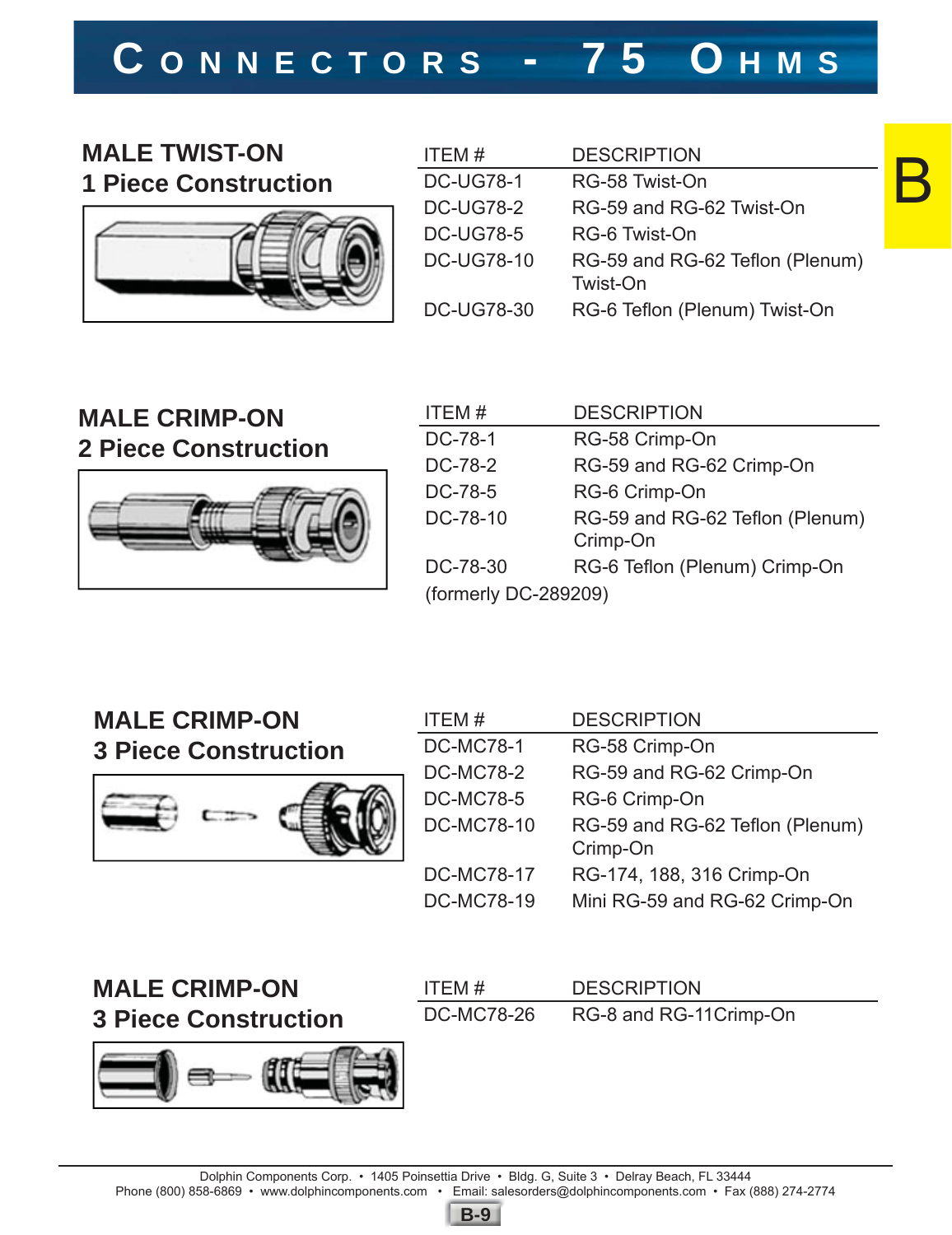### **C ONNECTORS - 75 O HMS**



#### **FEMALE TWIST-ON 1 Piece Construction**



| RG-59 and RG-62 Teflon (Plenum) |
|---------------------------------|
| RG-6 Teflon (Plenum) Twist-On   |
|                                 |

#### **FEMALE CRIMP-ON 2 Piece Construction**



| ITEM#    | <b>DESCRIPTION</b>                          |
|----------|---------------------------------------------|
| DC-79-2  | RG-59 and RG-62 Crimp-On                    |
| DC-79-5  | RG-6 Crimp-On                               |
| DC-79-10 | RG-59 and RG-62 Teflon (Plenum)<br>Crimp-On |
| DC-79-11 | RG-58 Teflon (Plenum) Crimp-On              |
| DC-79-30 | RG-6 Teflon (Plenum) Crimp-On               |
|          |                                             |

#### **FEMALE CRIMP-ON 3 Piece Construction**



| ITEM#             | <b>DESCRIPTION</b>                          |
|-------------------|---------------------------------------------|
| <b>DC-FC79-1</b>  | RG-58 Crimp-On                              |
| <b>DC-FC79-2</b>  | RG-59 and RG-62 Crimp-On                    |
| <b>DC-FC79-5</b>  | RG-6 Crimp-On                               |
| <b>DC-FC79-10</b> | RG-59 and RG-62 Teflon (Plenum)<br>Crimp-On |

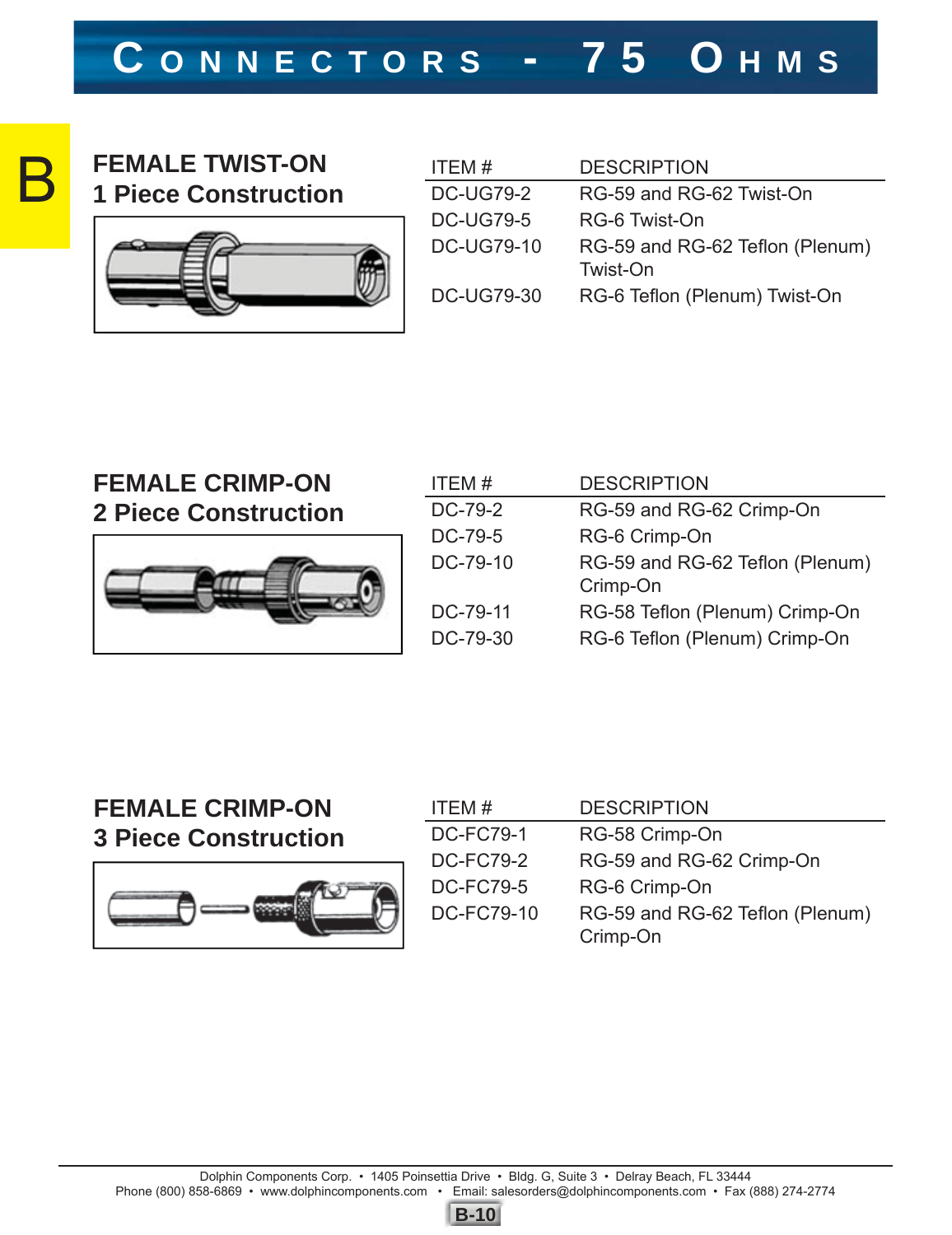## **A DAPTERS - 75 O HMS**

#### **FEMALE-FEMALE ADAPTER**



ITEM # DC-AD755

#### **FEMALE-MALE RIGHT ANGLE ADAPTER**



ITEM # DC-AD703

#### **FEMALE-MALE-FEMALE T-ADAPTER**



ITEM # DC-AD705

#### **FEMALE-FEMALE-FEMALE T-ADAPTER**



ITEM # DC-AD706

7 S

**BNC FEMALE TO "F" MALE**



ITEM # DC-AD702

#### **BNC MALE TO RCA FEMALE**



ITEM # DC-AD715

#### **"F" FEMALE TO BNC MALE**



ITEM # DC-AD716

Dolphin Components Corp. • 1405 Poinsettia Drive • Bldg. G, Suite 3 • Delray Beach, FL 33444 Phone (800) 858-6869 • www.dolphincomponents.com • Email: salesorders@dolphincomponents.com • Fax (888) 274-2774



B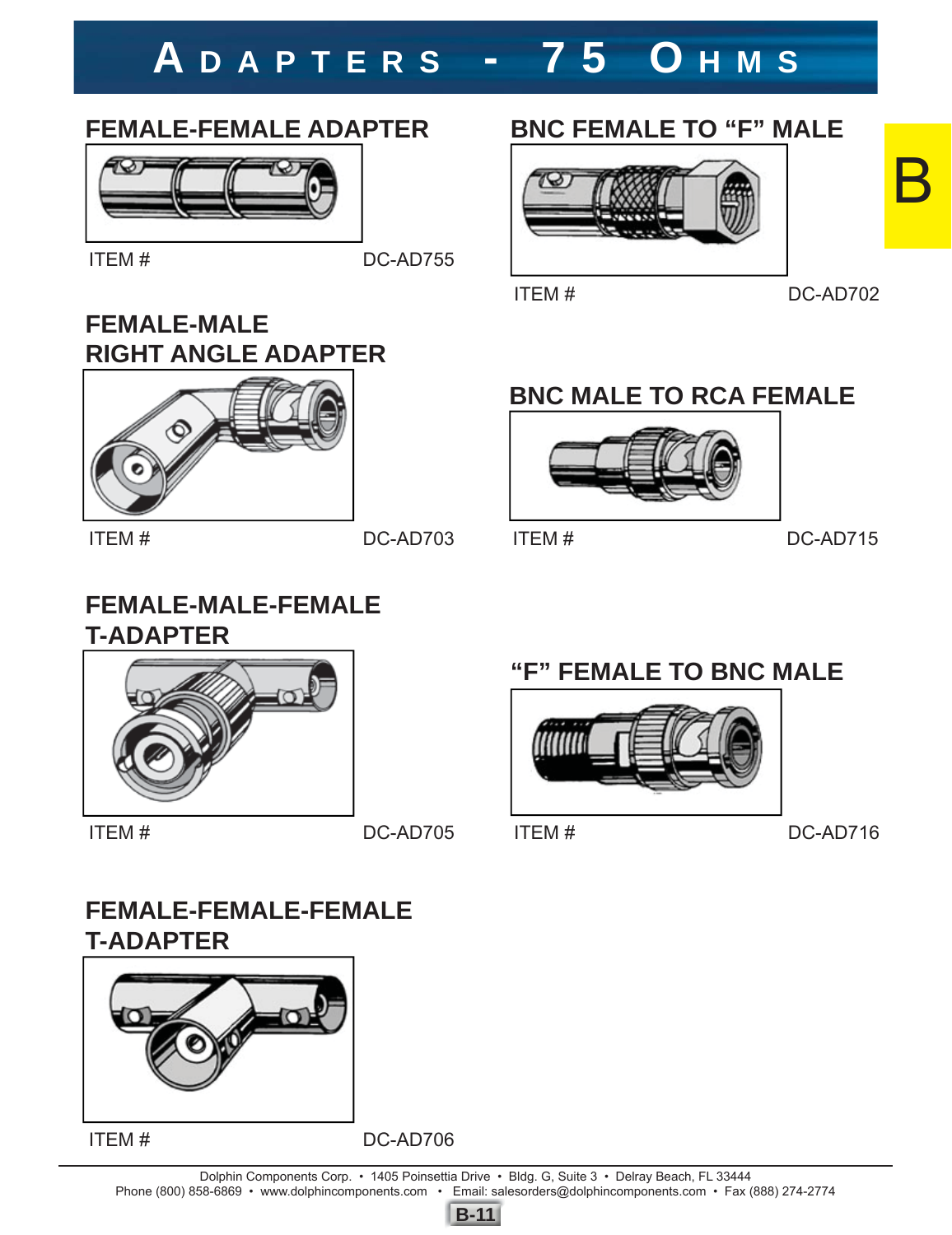# B

#### **"F" CONNECTOR WITH SEPARATE RING**



ITEM # DESCRIPTION DC-257150 RG-6 with Separate Crimp-On Ring

#### **"F" CONNECTORS (QUAD SHIELD) WITH ATTACHED CRIMP-ON RING**



| ITEM#     | DESCRIPTION                          |
|-----------|--------------------------------------|
| DC-257031 | RG-59 with Attached Crimp-On<br>Ring |
| DC-257034 | RG-6 with Attached Crimp-On<br>Ring  |
| DC-257191 | RG-11 with Attached Crimp-On<br>Ring |

### **"F" CONNECTORS WITH ATTACHED CRIMP-ON RING**



| ITEM#     | <b>DESCRIPTION</b>                          |
|-----------|---------------------------------------------|
| DC-257030 | RG-59 with Attached Crimp-On<br>Ring        |
| DC-257032 | RG-6 with Attached Crimp-On<br>Ring         |
| DC-257046 | RG-6 Plenum with Attached<br>Crimp-On Ring  |
| DC-257049 | RG-59 Plenum with Attached<br>Crimp-On Ring |

#### **"F" CONNECTOR DOUBLE FEMALE**



| ITEM#     | <b>DESCRIPTION</b>    |
|-----------|-----------------------|
| DC-257200 | In-Line Female Splice |

#### **TERMINATORS**



| ITFM#     | <b>DESCRIPTION</b> |
|-----------|--------------------|
| DC-88T-50 | 50 OHMS            |
| DC-88T-75 | 75 OHMS            |
| DC-88T-93 | 93 OHMS            |

#### **"F" CONNECTORS TWIST-ON**



ITEM # DESCRIPTION DC-257121 RG-59 Twist-On DC-257180 RG-6 Twist-On

Dolphin Components Corp. • 1405 Poinsettia Drive • Bldg. G, Suite 3 • Delray Beach, FL 33444

Phone (800) 858-6869 • www.dolphincomponents.com • Email: salesorders@dolphincomponents.com • Fax (888) 274-2774

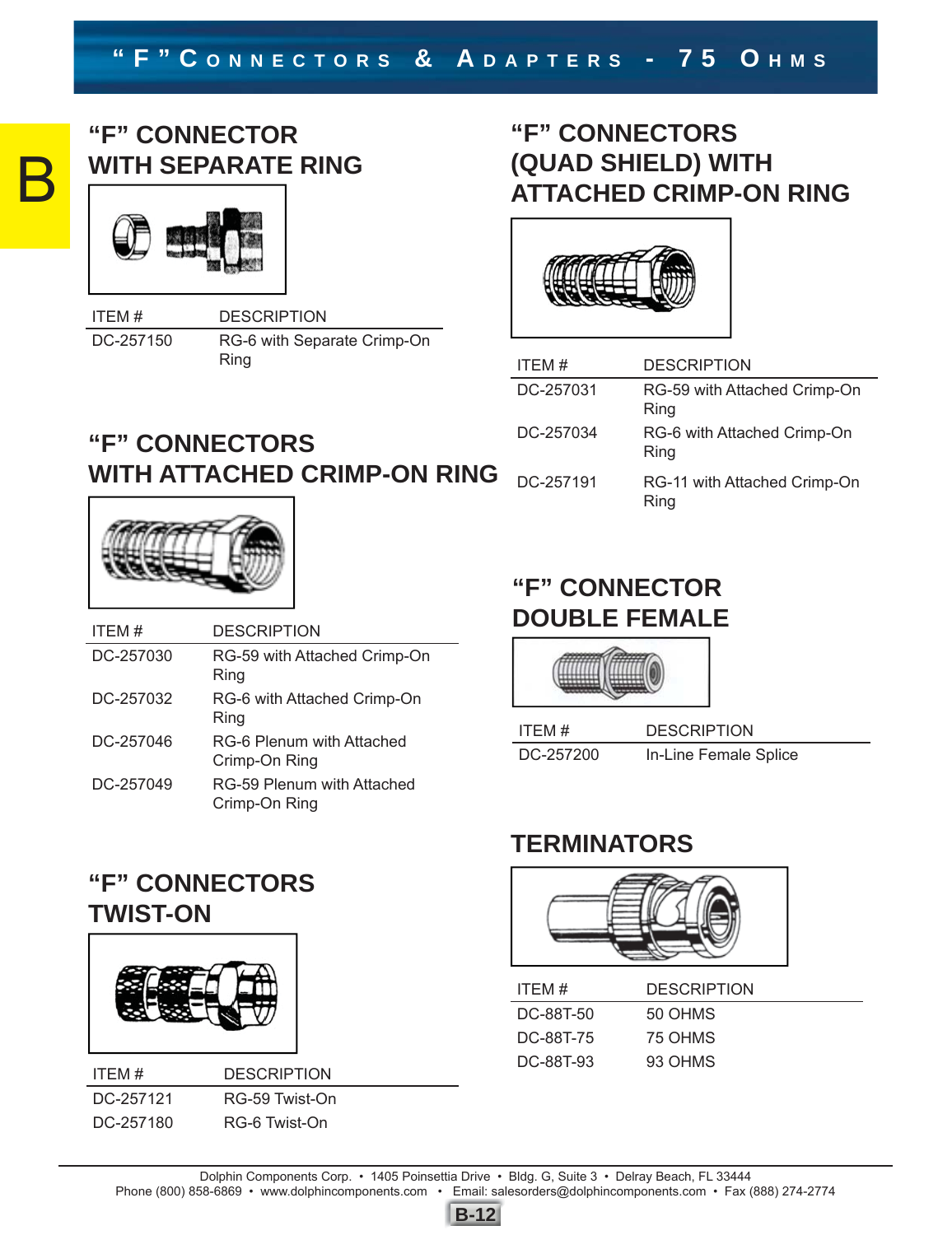#### **FEATURES**

- Suitable for Coaxial Broadband Networks used in Video, Data, Telephone and other Communication Applications.
- Environmental Seal Protection Internal Neoprene O-Ring Sealed 360° Radial Seal
- Precision Machined Annealed Brass
- Anti-Corrosion Nickel-Plated Finish
- Made with Delrin Insulators
- Quick and Easy Installation

#### "F" MALE



| ITEM#             | <b>DESCRIPTION</b>       |
|-------------------|--------------------------|
| DC-CF59           | <b>RG-59</b>             |
| DC-CF59PLEN       | RG-59 Plenum             |
| DC-CF59PLENQ      | <b>RG-59 Plenum Quad</b> |
| DC-CF6            | $RG-6$                   |
| DC-CF6G           | RG-6 Gold                |
| <b>DC-CF6PLEN</b> | RG-6 Plenum              |
| DC-CF6PLENQ       | <b>RG-6 Plenum Quad</b>  |
| DC-CF6Q           | RG-6 Quad                |
| DC-CF6QG          | <b>RG-6 Quad Gold</b>    |

#### **BNC MALE**



| ITEM#                | <b>DESCRIPTION</b>       |
|----------------------|--------------------------|
| DC-CBNCM59           | <b>RG-59</b>             |
| DC-CBNCM59PLEN       | RG-59 Plenum             |
| DC-CBNCM59PLENQ      | <b>RG-59 Plenum Quad</b> |
| DC-CBNCM6            | RG-6                     |
| DC-CBNCM6G           | RG-6 Gold                |
| <b>DC-CBNCM6PLEN</b> | <b>RG-6 Plenum</b>       |
| DC-CBNCM6PLENQ       | <b>RG-6 Plenum Quad</b>  |
| DC-CBNCM6Q           | RG-6 Quad                |
| DC-CBNCM6QG          | RG-6 Quad Gold           |

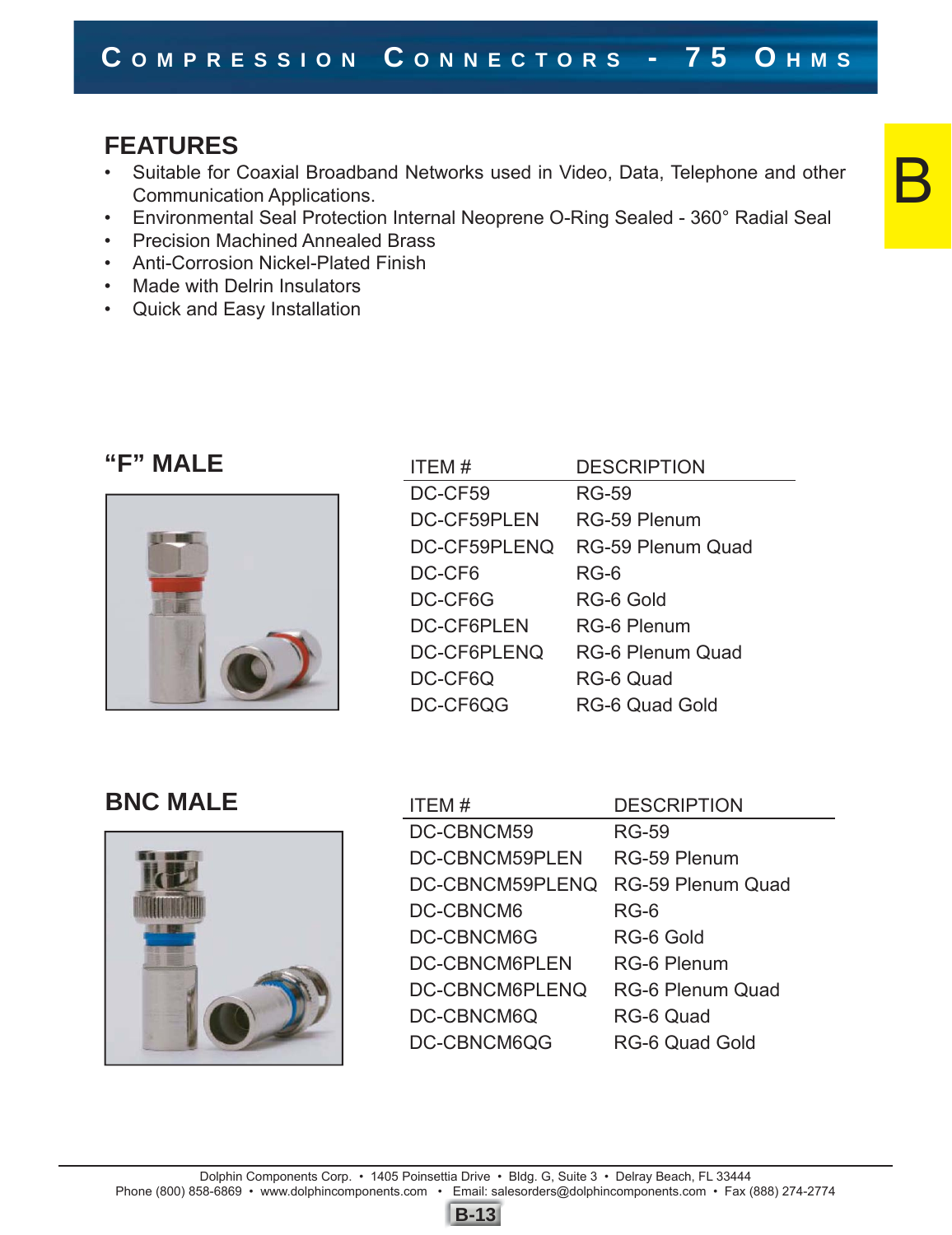# B

#### **RCA MALE**



| ITEM#           | <b>DESCRIPTION</b>       |
|-----------------|--------------------------|
| DC-CRCAM59      | <b>RG-59</b>             |
| DC-CRCAM59PLEN  | RG-59 Plenum             |
| DC-CRCAM59PLENQ | <b>RG-59 Plenum Quad</b> |
| DC-CRCAM6       | RG-6                     |
| DC-CRCAM6G      | RG-6 Gold                |
| DC-CRCAM6PLEN   | RG-6 Plenum              |
| DC-CRCAM6PLENQ  | <b>RG-6 Plenum Quad</b>  |
| DC-CRCAM6Q      | RG-6 Quad                |
| DC-CRCAM6QG     | RG-6 Quad Gold           |

#### **RIGHT ANGLE**



| ITEM#                   | <b>DESCRIPTION</b>       |
|-------------------------|--------------------------|
| DC-CBNCRAM59            | RG-59 Right Angle        |
| <b>DC-CBNCRAM59PLEN</b> | RG-59 Plenum Right Angle |
| DC-CBNCRAM6             | <b>RG-6 Right Angle</b>  |
| DC-CBNCRAM6Q            | RG-6 Quad Right Angle    |
| DC-CBNCRAM6PLEN         | RG-6 Plenum Right Angle  |

**"F"** 



| ITFM#       | <b>DESCRIPTION</b> |
|-------------|--------------------|
| DC-CF11     | RG-11              |
| DC-CF11PLFN | RG-11 Plenum       |

**B-14**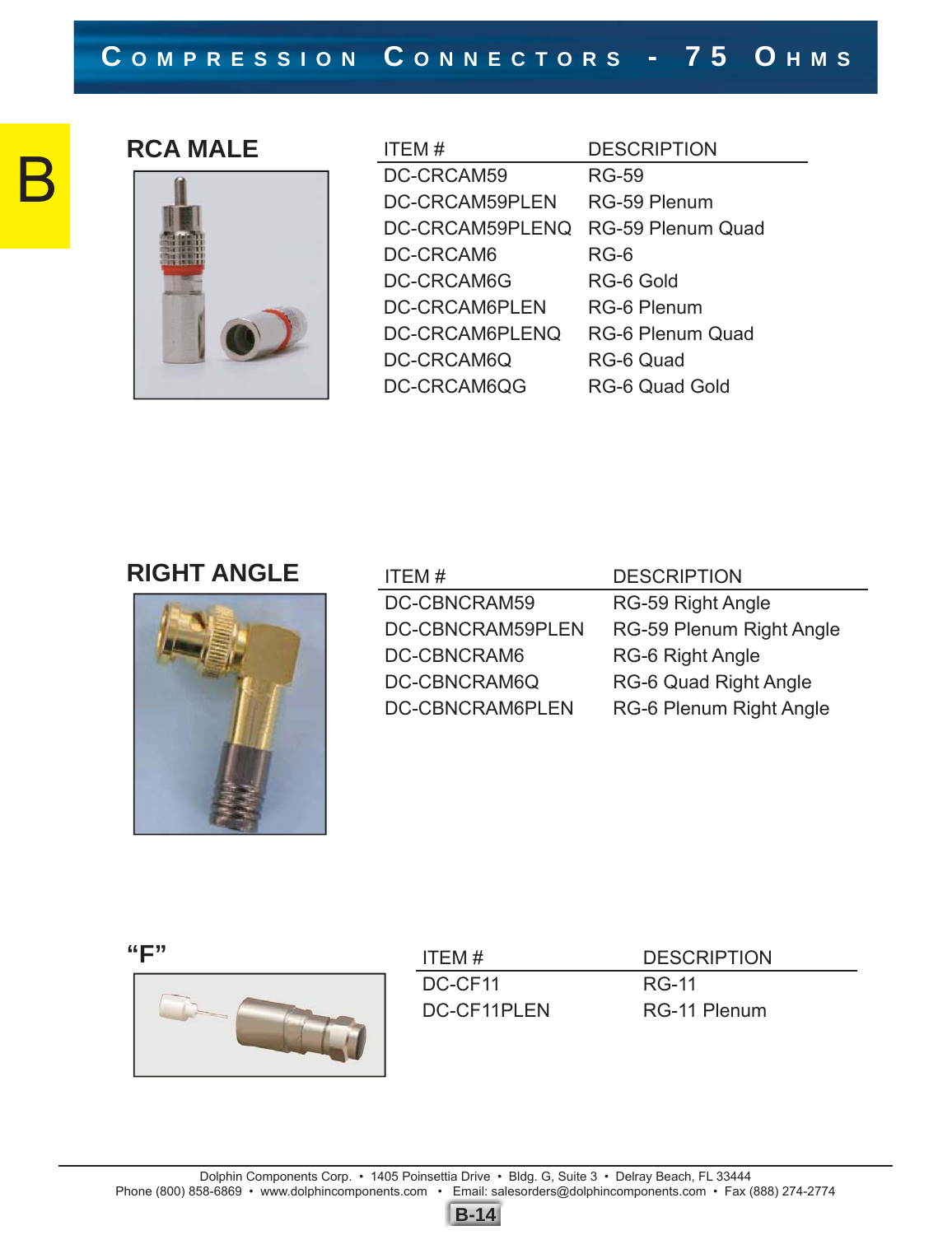#### **1 PIECE TWIST-ON**



Step 1



#### Step 2



#### Step 3

Back end of connector and cable dielectric flush. center conductor in place





#### **Step 1**

Strip cable as shown. Take care not to nick center conductor or outer braid.

B

#### **Step 2**

Twist outer braid in a clockwise direction so that at least 1/32" of cable dielectric is bared, and braided is left flat. (A stray or loose braid can cause a short.)

#### **Step 3**

Gently insert center conductor into back end of connector, "feeling" it into the guide hole. (If center conductor is NOT properly in place, about 1/8" of center conductor will show at the back end. Reinsert until cable dielectric reaches position shown in illustration.)

#### **Step 4**

Push the cable firmly home until it meets resistance. Then screw threaded portion of the connector onto the cable in a clockwise direction until it stops. Make sure the braid is inside connector and cable is firmly attached. Assembly is complete.

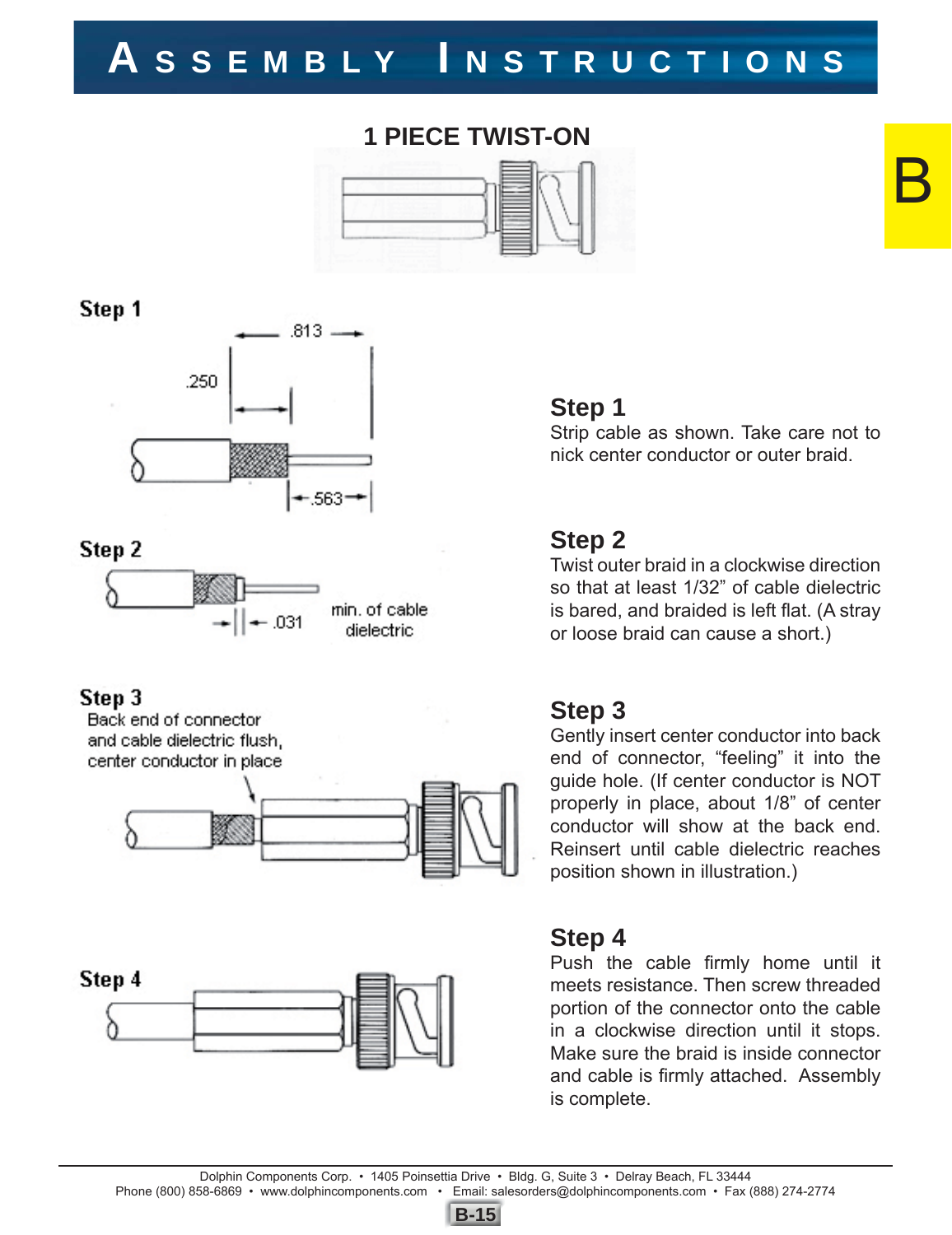#### **2 PIECE CRIMP-ON**





B

#### **Step 1**

Strip cable jacket, braid and dielectric as shown. All cuts are to be sharp and square. IMPORTANT: Do not nick braid, dielectric, and/or center conductor. Slide outer ferrule onto cable as shown.



#### **Step 2**

Slightly flare end of cable braid as shown to facilitate insertion of inner ferrule of connector. IMPORTANT: Do not comb out braid.



#### **Step 3**

Insert cable assembly into body assembly so that inner ferrule portion slides under braid. Slide outer ferrule over braid and up against connector body. Crimp outer ferrule with .319" Hex Die over inner ferrule of connector. Do not crimp the tail of the ferrule onto the cable.